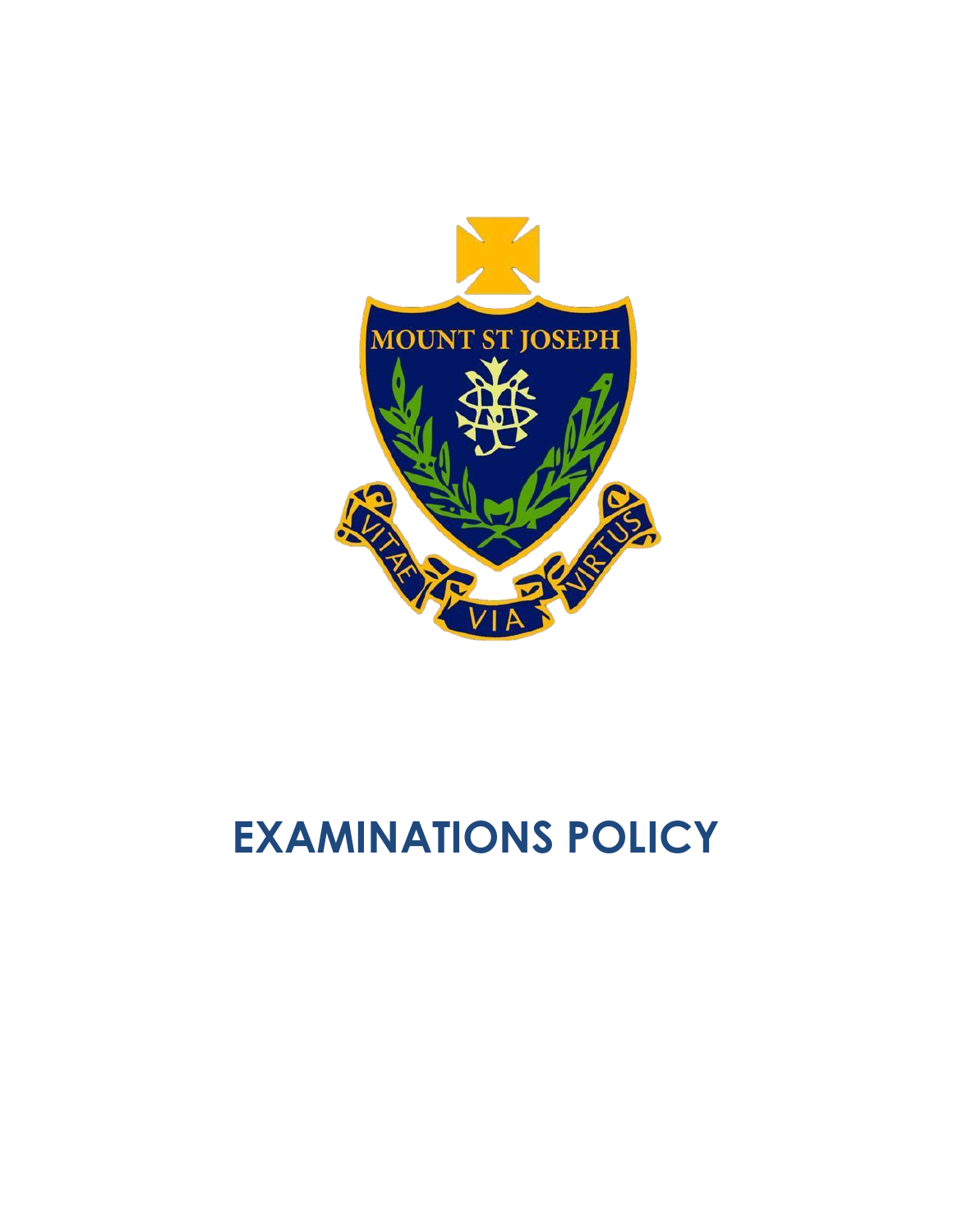| <b>Mount St Joseph Document Control Table</b> |              |                         |                       |  |
|-----------------------------------------------|--------------|-------------------------|-----------------------|--|
| <b>Document Title:</b>                        | Exams Policy | Author name / post:     | Director of Standards |  |
| <b>Version Number:</b>                        | 1.0          | <b>Document Status:</b> | Approved              |  |
| Date Approved:                                | 01.09.2017   | <b>Approved By:</b>     | <b>SLT</b>            |  |
| <b>Effective Date:</b>                        | 01 Sept 2018 | Date of next review:    | September 2022        |  |
| <b>Publication</b><br>method:                 | Website      | Date published          | Sept 2017             |  |
| Superseded<br>Version:                        |              |                         |                       |  |

| <b>Document History</b> |                 |                                                                                 |  |
|-------------------------|-----------------|---------------------------------------------------------------------------------|--|
| <b>Version</b>          | <b>Date</b>     | <b>Notes on Revisions</b>                                                       |  |
| 1.0                     | $1st$ Sept 2018 | Condensed original guidance                                                     |  |
| 1.0                     | 1st Sept 2019   | Reviewed – no amendments recommended                                            |  |
| 1.0                     | 1st Sept 2020   | Reviewed – no amendments recommended                                            |  |
| 1.0                     | $1ST$ Sept 2021 | FCSE, ASDAN and ALAN Certification removal. Change<br>from QDCA guidance to JCQ |  |
|                         |                 |                                                                                 |  |
|                         |                 |                                                                                 |  |
|                         |                 |                                                                                 |  |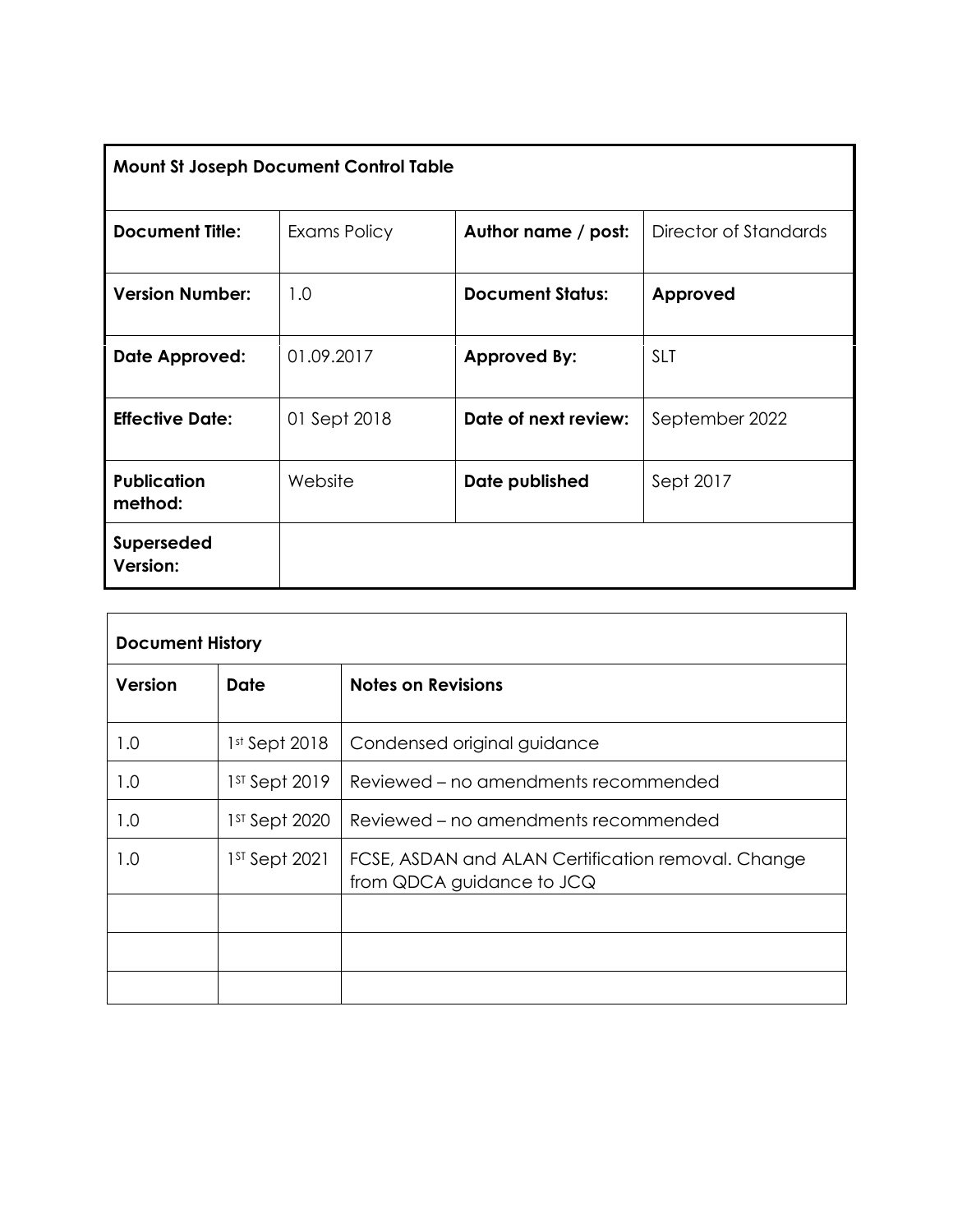## *A Community of Learners, Believers, Friends*

*We believe that every child is uniquely created and loved by God and called by Him to fulfil a special purpose. It is our privilege to help each child to identify, nurture and use his/her talents to build a better world. To this end we will work in partnership with parents, parishes our community of schools and with the wider community.* 

#### **INTRODUCTION**

The purpose of this Exam Policy is to ensure that the integrity of Mount St and the candidates is preserved:

- to ensure the planning and management of examinations is conducted efficiently and in the best interest of candidates
- to ensure the operation of an efficient examination system with clear guidelines for all relevant staff.

It is the responsibility of everyone involved in the examination processes to read, understand and implement this policy. This Examination Policy will be reviewed annually.

This Examination Policy will be reviewed by the Governing Body Headteacher, Senior Leadership Team, and the Examinations Officer. The documentation is split into fourteen main sections: -

- 1) Exam responsibilities
- 2) The statutory tests and qualifications offered
- 3) Exam seasons and timetables
- 4) Entries, entry details and late entries
- 5) Exam fees
- 6) The Disability Discrimination Act (DDA) and Equality Act 2010, special needs and access arrangements
- 7) Estimated grades
- 8) Managing invigilators and exam days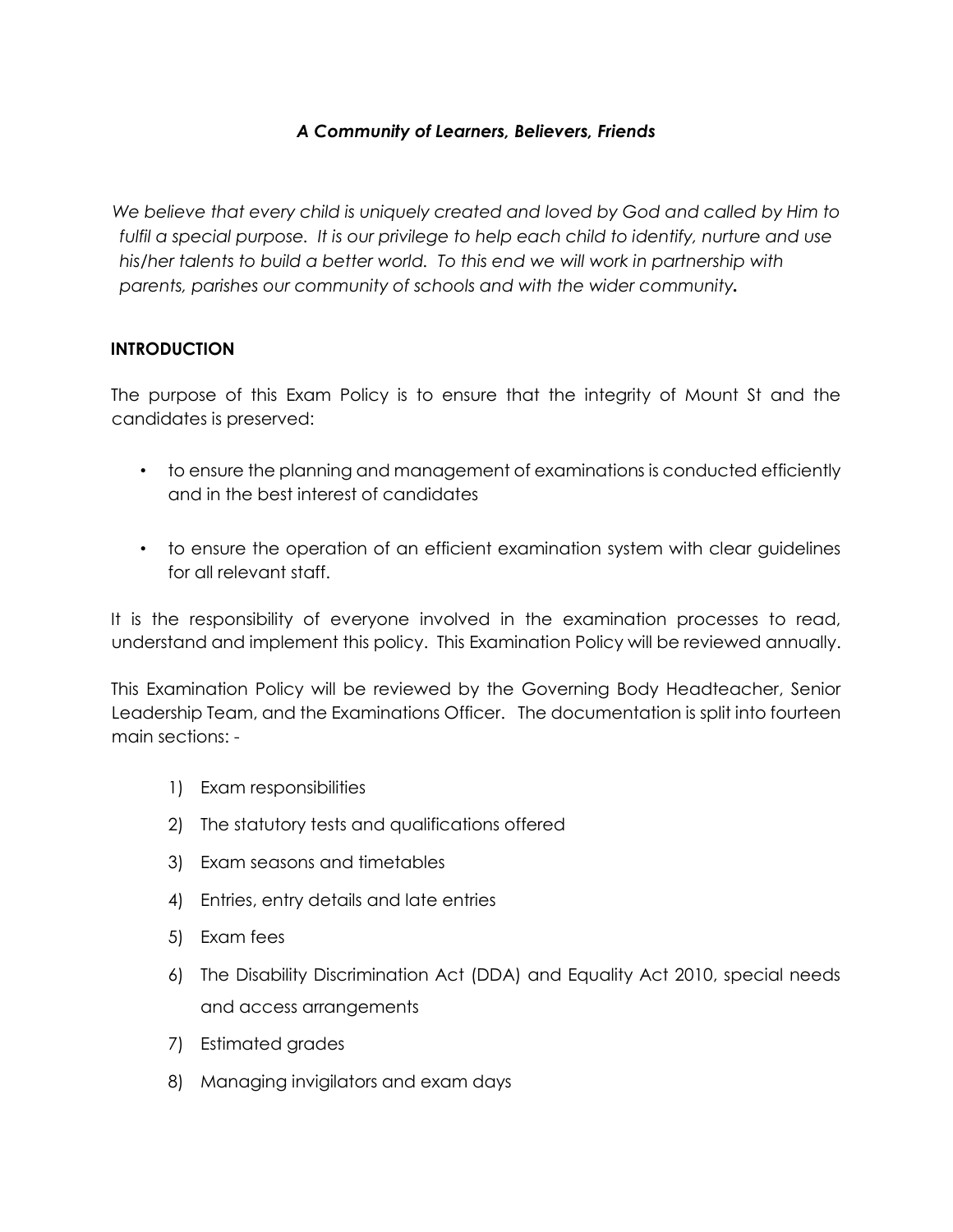- 9) Candidates, clash candidates and special consideration
- 10) Coursework, appeals against internal assessments, reviews of centre assessed marking
- 11) Results, enquiries about results (EARs) and access to scripts (ATS)
- 12) Certificates
- 13) Emergency evacuation procedure for examinations
- 14) Contingency Planning

## **Section 1 – Examination Responsibilities**

#### **Headteacher**

Overall responsibility for the school as an Examination Centre:

- Advises on appeals and re-marks.
- The Headteacher is responsible for reporting all suspicions or actual incidents of malpractice. Refer to the QDCA document suspected malpractice in examinations and assessments.

## **Examinations Officer**

Manages the administration of public and internal examinations and analysis of exam results:

- Advises the Senior Leadership Team, Subject and Class Teachers and other relevant support staff on annual examination timetables and application procedures as set by the various Examination Boards.
- Oversees the production and distribution to staff, governors and candidates of an annual calendar for all examinations in which candidates will be involved and communicates regularly with staff concerning imminent deadlines and events.
- Ensures that candidates and their parents are informed of and understand those aspects of the examination timetable that will affect them.
- Consults with teaching staff to ensure that necessary coursework is completed on time and in accordance with QDCA guidelines.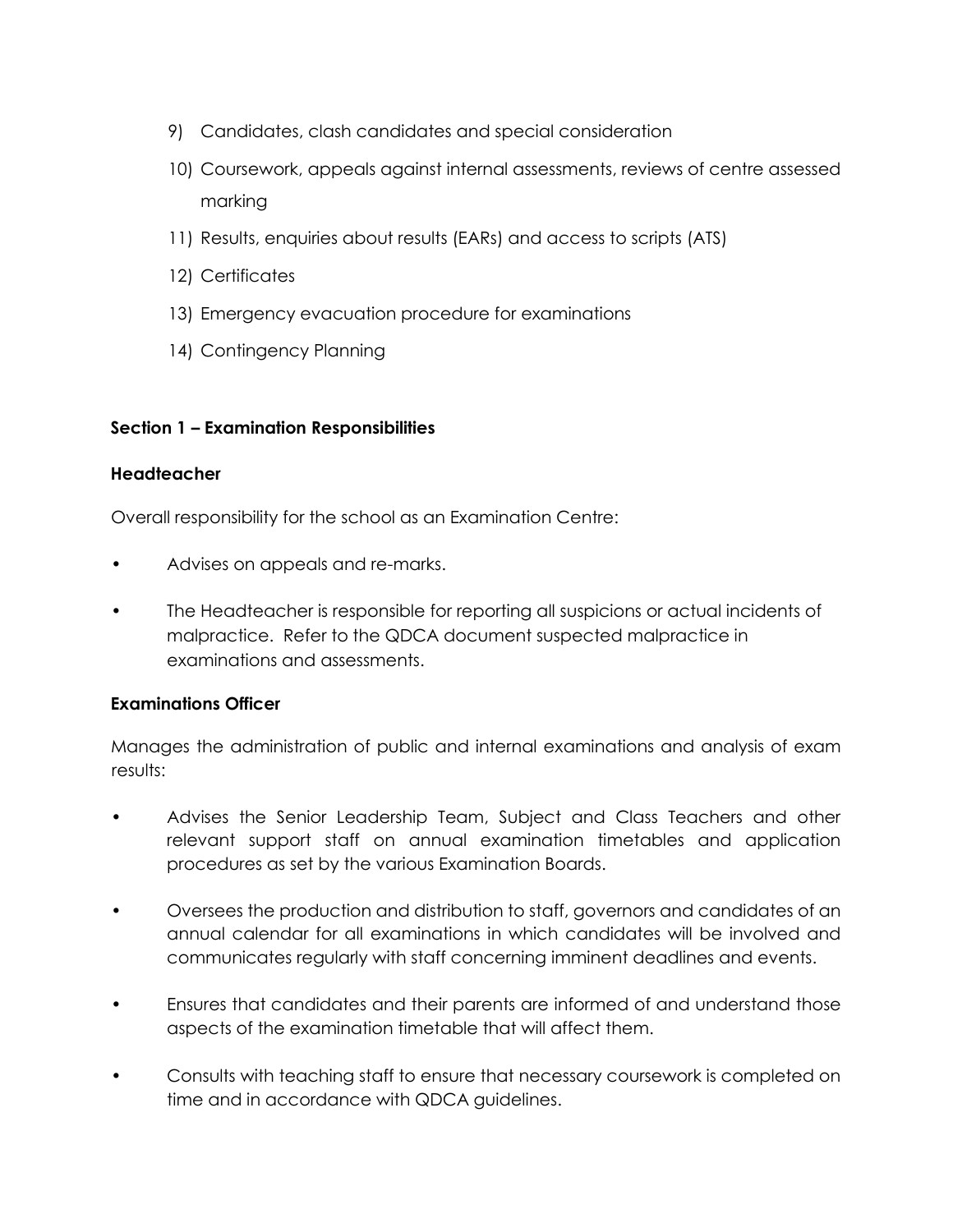- Provides and confirms detailed data on estimated entries.
- Receives, checks and stores securely all exam papers and completed scripts.
- Administers access arrangements and makes applications for special consideration using the QDCA Access arrangements and special considerations regulations and Guidance relating to candidates who are eligible for adjustments in examinations.
- Identifies and manages examination timetable clashes.
- Accounts for income and expenditures relating to all examination costs/charges.
- Line manages the recruitment, training and monitoring of a team of exams invigilators responsible for the conduct of students during examinations
- Prepares and presents reports to the SLT showing results achieved in relation to expected grades and comparable data for previous years, indicating where future procedural improvements might be made
- Submits candidates' coursework/ controlled assessment marks, tracks despatch and stores returned coursework/ controlled assessments and any other material required by the appropriate awarding bodies correctly and on schedule
- Arranges for dissemination of examination results and certificates to candidates and forwards, in consultation with the SLT, any appeals/re-mark requests
- Maintains systems and processes to support the timely entry of candidates for their examinations.

## **Director of Teaching & Learning**

• Organisation of teaching and learning.

#### **Assistant Headteacher (Standards)**

• External validation of courses followed at key stage 4.

#### **Heads of Department**

• Guidance and pastoral oversight of candidates who are unsure about examination entries or amendments to entries.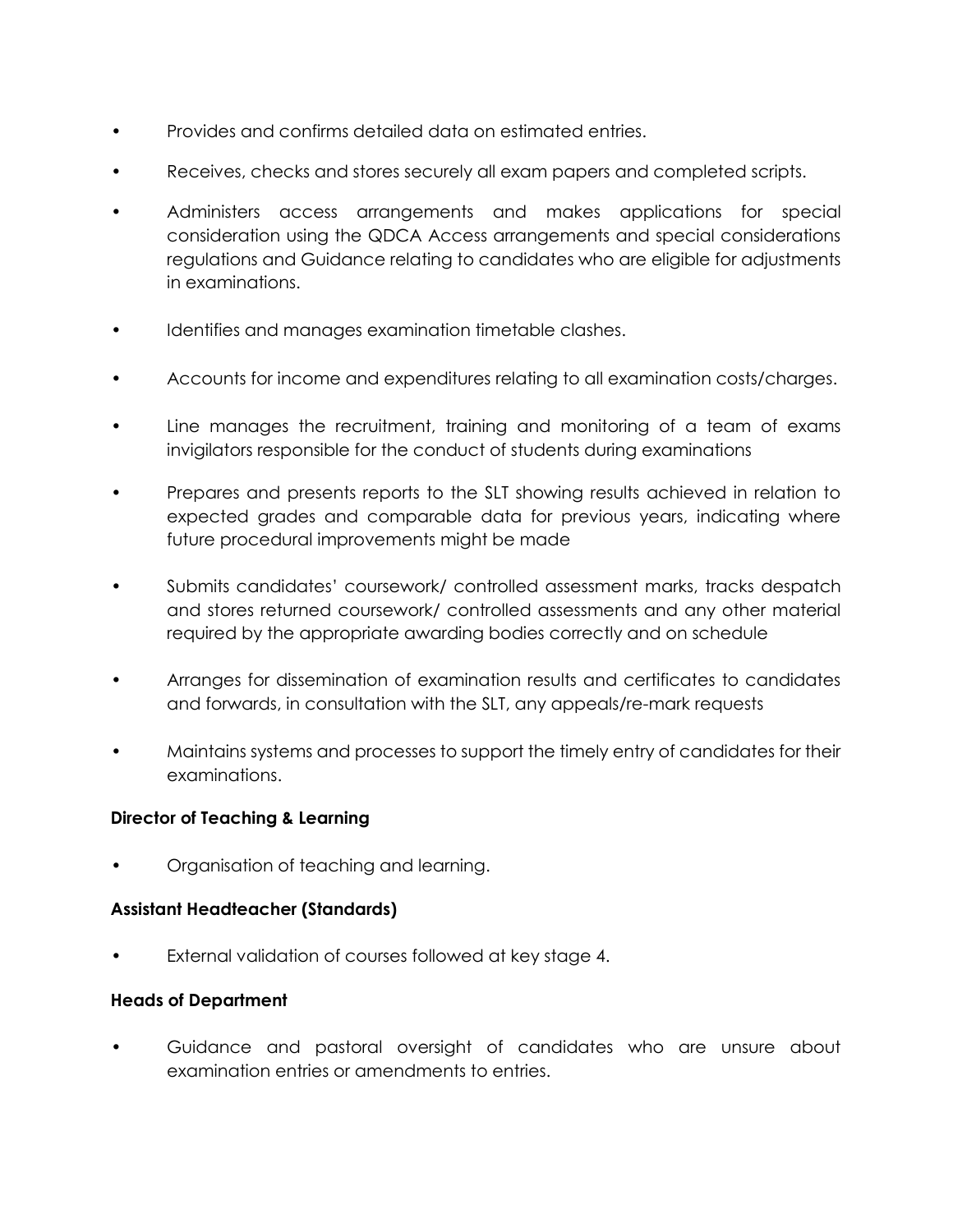- Involvement in post-results procedures.
- Accurate completion of coursework/controlled assessment mark sheets and declaration sheets.

Accurate completion of entry and all other mark sheets and adherence to deadlines as set by the examinations officer.

#### **Director of Key Stage 4**

- Guidance and careers information.
- $\Box$ Overseeing of examination process.

#### **Teachers**

- Notification of access arrangements (as soon as possible after the start of the course).
- Submission of candidates' names to Heads of Department/School/Curriculum.

#### **SENCO**

- Administration of access arrangements.
- Identification and testing of candidates, requirements for access arrangements.
- Provision of additional support with spelling, reading, mathematics, dyslexia or essential skills, hearing impairment, English for speakers of other languages, IT equipment — to help candidates achieve their course aims.

## **Lead Invigilator (Exams officer)**

- Collection of examination papers and other material from the Examinations Office before the start of the examination.
- Collection of all examination papers in the correct order at the end of the examination and their return to the Examinations Office. Clerical Assistant / Admin support
- Booking in of all completed examination papers and other material after the examination.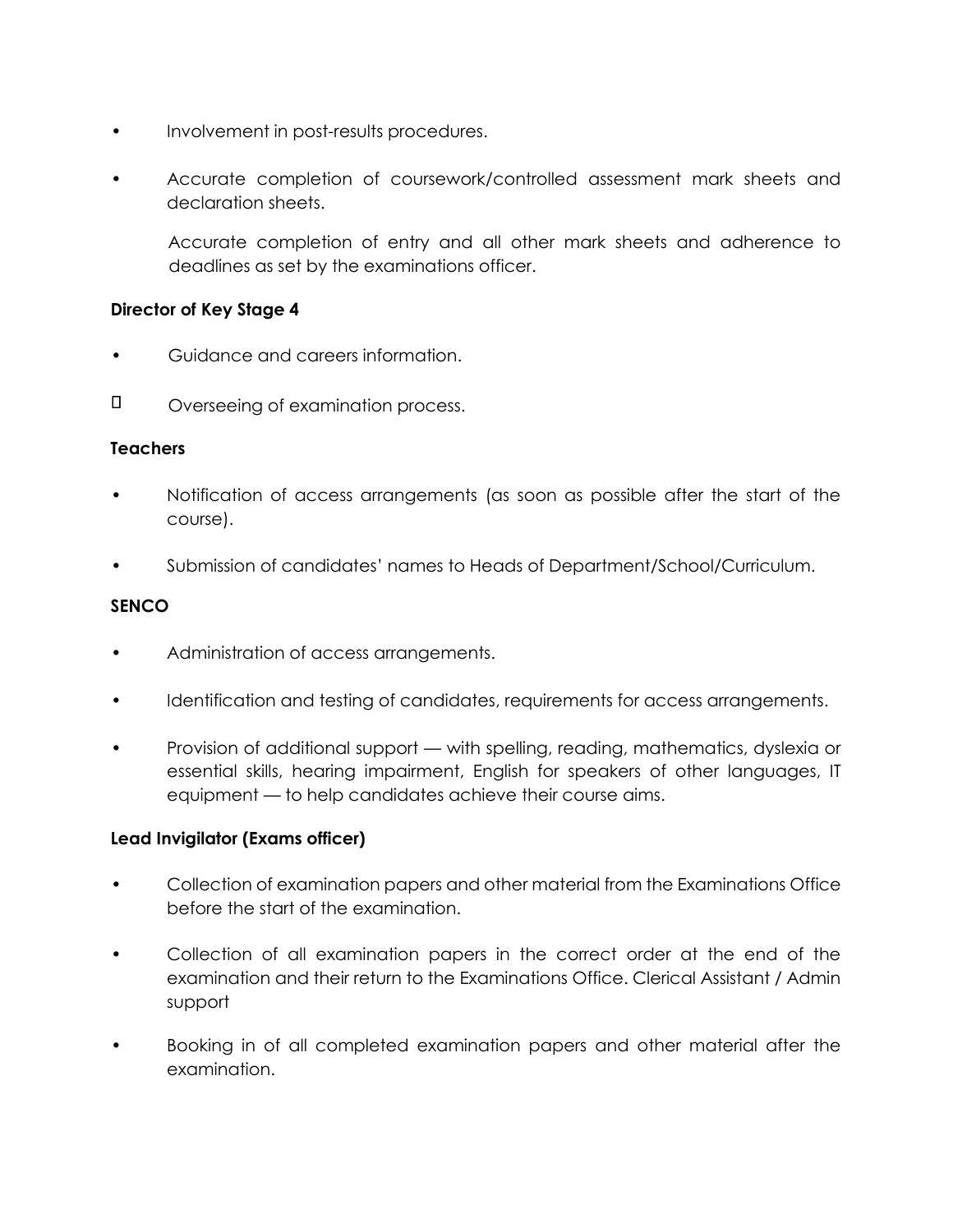Arrange the collection of all examination papers by couriers.

## **Candidates**

• Confirmation and signing of entries.

Understanding coursework/controlled assessment regulations and signing a declaration that authenticates the coursework/controlled assessment as their own.

## **Section 2 – The statutory tests and qualifications offered**

The statutory tests and qualifications offered are decided by the Headteacher, Director of Standards and the Senior Leadership Team.

The statutory tests and qualifications offered are GCSE, BTEC and OCR Nationals.

The subjects offered for these qualifications in any academic year may be found in the Mount St Joseph published prospectus for that year. If there has been a change of syllabus from the previous year, the Examinations Officer must be informed by the second week in September that the course has started.

Decisions on whether a candidate should not take an individual subject or all NCTs will be taken in consultation with the candidates, parents/carers, SENCO, subject teachers, heads of department and the Deputy Headteacher (Director of KS3 and KS4).

## **At key stage 3**

All candidates will take English, Mathematics and Science. The school will consider the use of intervention or booster strategies in connection with any candidates who are unlikely to attain the minimum level.

## **At key stage 4**

All candidates will be entitled, and enabled, to achieve an entry for qualifications from an external awarding body.

## **Section 3 – Exam seasons and timetables**

## **3.1 Exam seasons**

Internal exams are scheduled and published in the school calendar.

External exams are scheduled in January and June.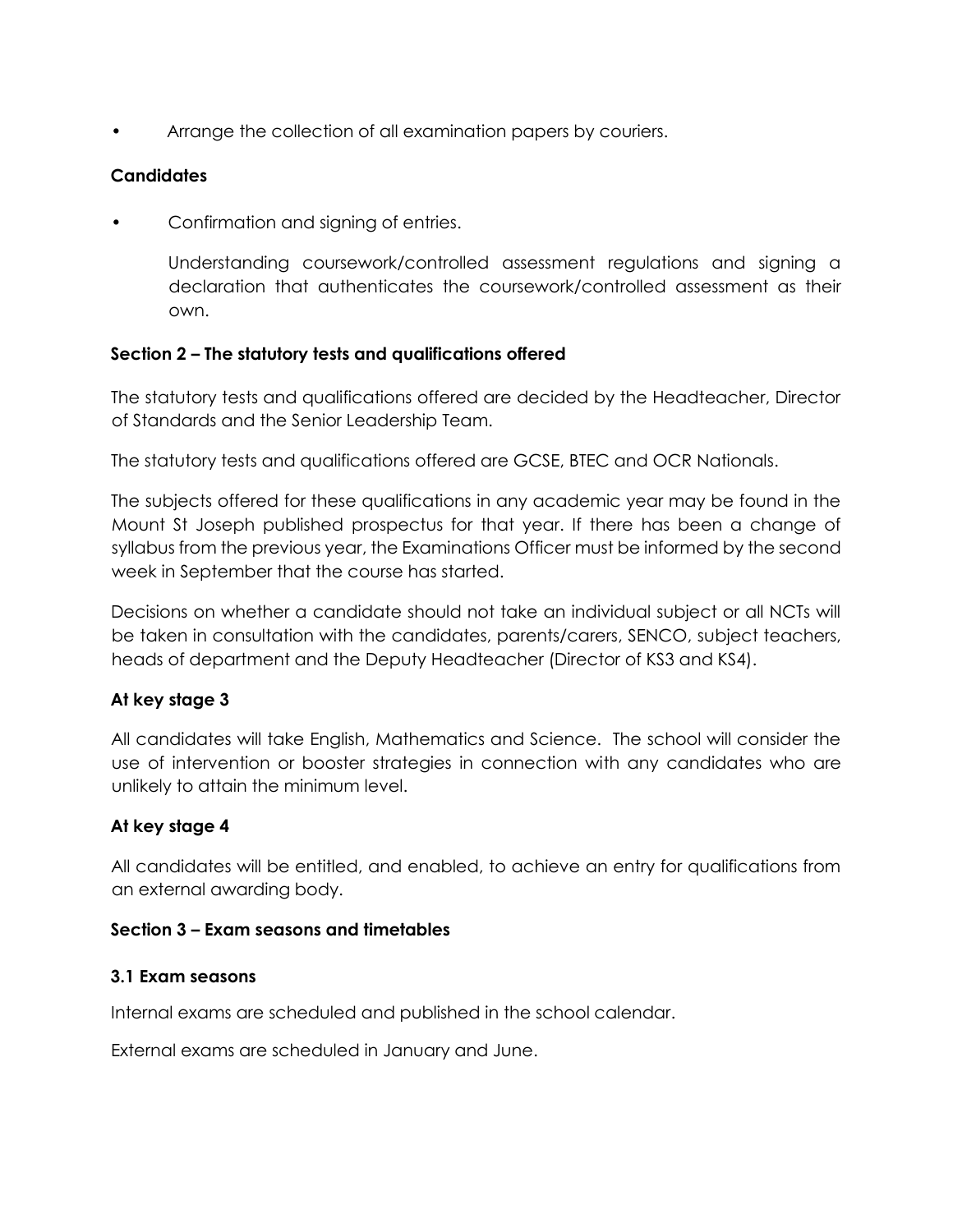Which examination series are used in the School is decided by the Headteacher, Director of Standards, Director of Key Stage 4 and the Heads of Department.

## **3.2 Timetables**

Once confirmed, the Examinations Officer will circulate the examination timetables for internal examinations and external examinations.

## **Section 4 – Entries, entry details and late entries**

## **4.1 Entries**

Candidates are selected for their exam entries by the Headteacher, Head of Curriculum, Head of Department and the Subject Teachers.

Candidates, or parents/carers, can request a subject entry, change of level or withdrawal.

The School does accept entries from external candidates.

## **4.2 Late entries**

Entry deadlines are circulated to Heads of Department via email and notice board.

Late entries are authorised by the Examinations Officer, Senior Leadership Team and Headteacher.

# **Section 5 – Exam Fees**

The School will pay all normal examination fees on behalf of candidates.

Late entry or amendment fees are paid by Departments.

Candidates or Departments will not be charged for changes of tier, withdrawals made by the proper procedures or alterations arising from administrative processes provided these are made within the time allowed by the awarding bodies.

## **Section 6 – The Equality Act (2010) and the Disability Discrimination Act (DDA), special needs and access arrangements for examinations.**

# **6.1 DDA**

The Equality Act 2010 and the Disability Discrimination Act 2005 extends the application of the DDA to general qualifications. All examination staff must ensure that the access arrangements and special consideration regulations and guidance are consistent with the law.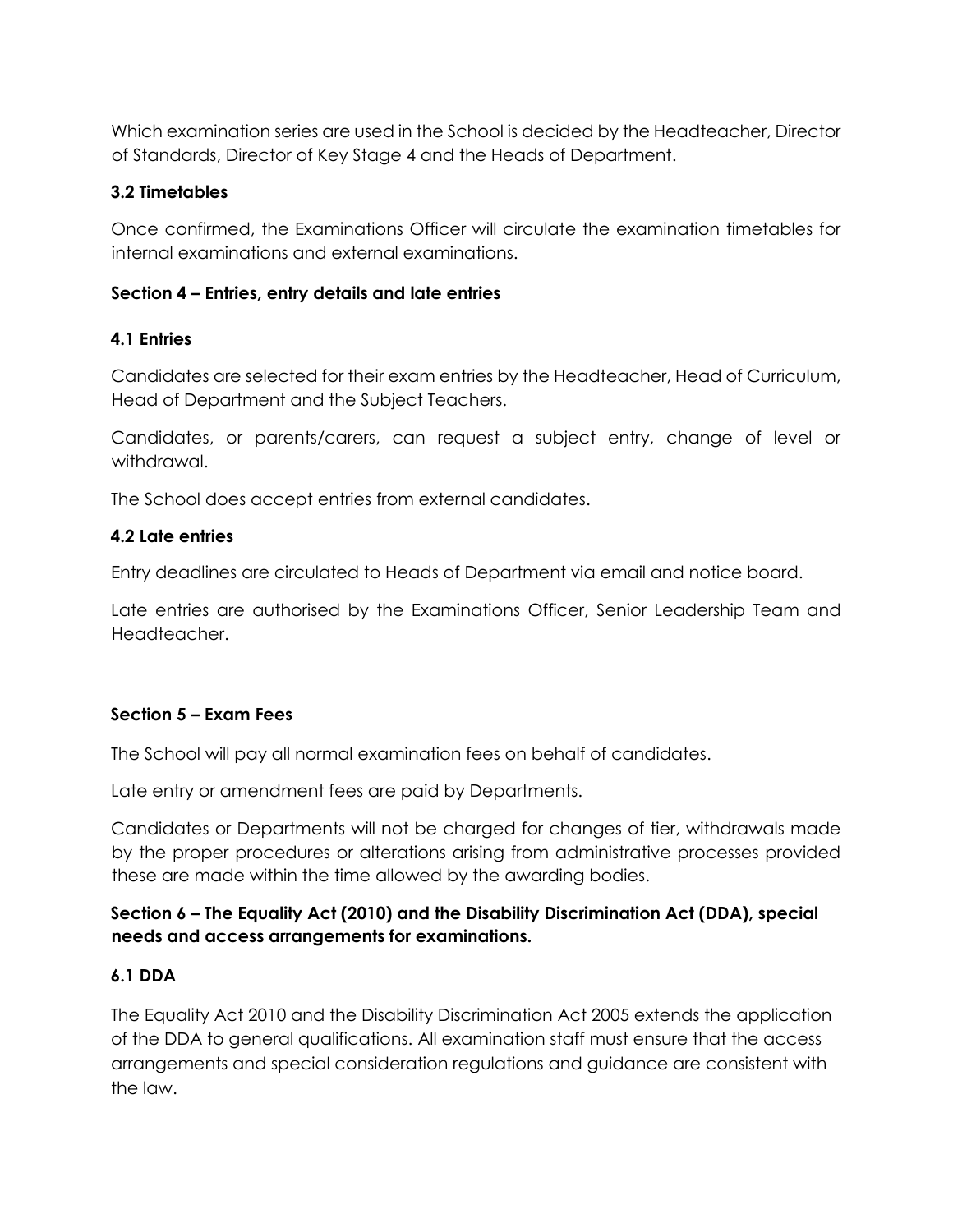## **6.2 Special needs**

A candidate's special needs requirements are determined by the SENCO and Educational Psychologist / specialist teacher.

The SENCO will inform subject teachers of candidates with special educational needs who are embarking on a course leading to an exam, and the date of that exam. The SENCO can then inform individual staff of any special arrangements that individual candidates can be granted during the course and in the exam.

## **6.3 Access arrangements**

Making special arrangements for candidates to take exams is the responsibility of the SENCO and the Examinations Officer.

Submitting completed access arrangement applications to the awarding bodies is the responsibility of the Examinations Officer.

Rooming for access arrangement candidates will be arranged by the SENCO with the Examinations Officer and Director of Key Stage 4.

Invigilation and support for access arrangement candidates will be organised by the SENCO with the Examinations Officer and authorised by the Director of Key Stage 4.

## **Section 7 – Estimated grades**

## **Estimated grades**

The Heads of Department will submit estimated grades to the Examinations Officer when requested by the Director of Standards.

## **Section 8 – Managing Invigilators and Examination Days**

## **8.1 Managing Invigilators**

External Invigilators will be used for external exams. The recruitment of Invigilators is the responsibility of the Director of Key Stage 4.

Securing the necessary Disclosure & Barring Services (DBS) clearance for new Invigilators is the responsibility of the HR administrator.

DBS fees for securing such clearance are paid by the School.

Invigilators are timetabled and briefed by the Examinations Officer.

Invigilators' rates of pay are set by the school Governors.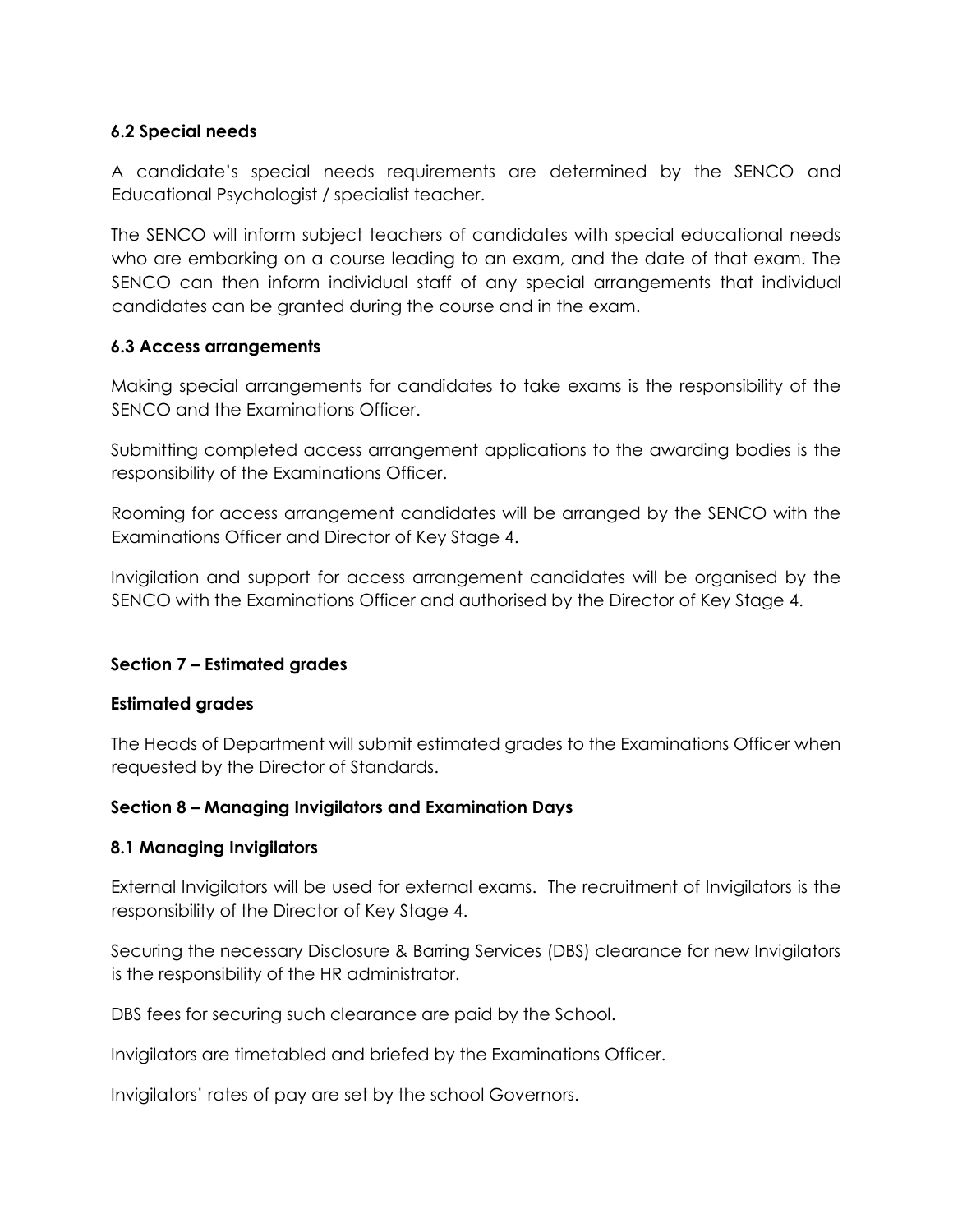# **8.2 Examination Days**

The Examinations Officer will book all examination rooms after liaison with other users and make the question papers, other exam stationery and materials available for the Invigilator.

The Director of Standards, Director of Key Stage 4 or Examinations Officer will start all exams in accordance with QDCA guidelines.

In practical examinations Subject Teachers may be on hand in case of any technical difficulties.

Examination papers must not be read by Subject Teachers or removed from the examination room before the end of a session. Papers will be distributed to Heads of Department at the end of the exam session.

## **Section 9 – Candidates, clash candidates and special consideration**

## **9.1 Candidates**

The school's published rules on acceptable dress, behaviour and candidates' use of mobile phones and all electronic devices apply at all times.

Candidates' personal belongings remain their own responsibility and the school accepts no liability for their loss or damage.

Disruptive candidates are dealt with in accordance with JCQ guidelines.

Candidates may leave the examination room for a genuine purpose requiring an immediate return to the examination room, in which case a member of staff must accompany them. Details will be recorded in the 'Absence from examinations' book.

The Examinations Officer will attempt to contact any candidate who is not present at the start of an examination and deal with them in accordance with JCQ guidelines.

## **9.2 Clash candidates**

The Examinations Officer will be responsible as necessary for supervising escorts, identifying a secure venue and arranging overnight stays.

## **9.3 Special consideration**

Should a candidate be ill before an examination, suffer bereavement or other trauma, be taken ill during the examination itself or otherwise disadvantaged or disturbed during an examination, then it is the candidate's responsibility to alert the School, the Examinations Officer, or the Examination Invigilator, to that effect.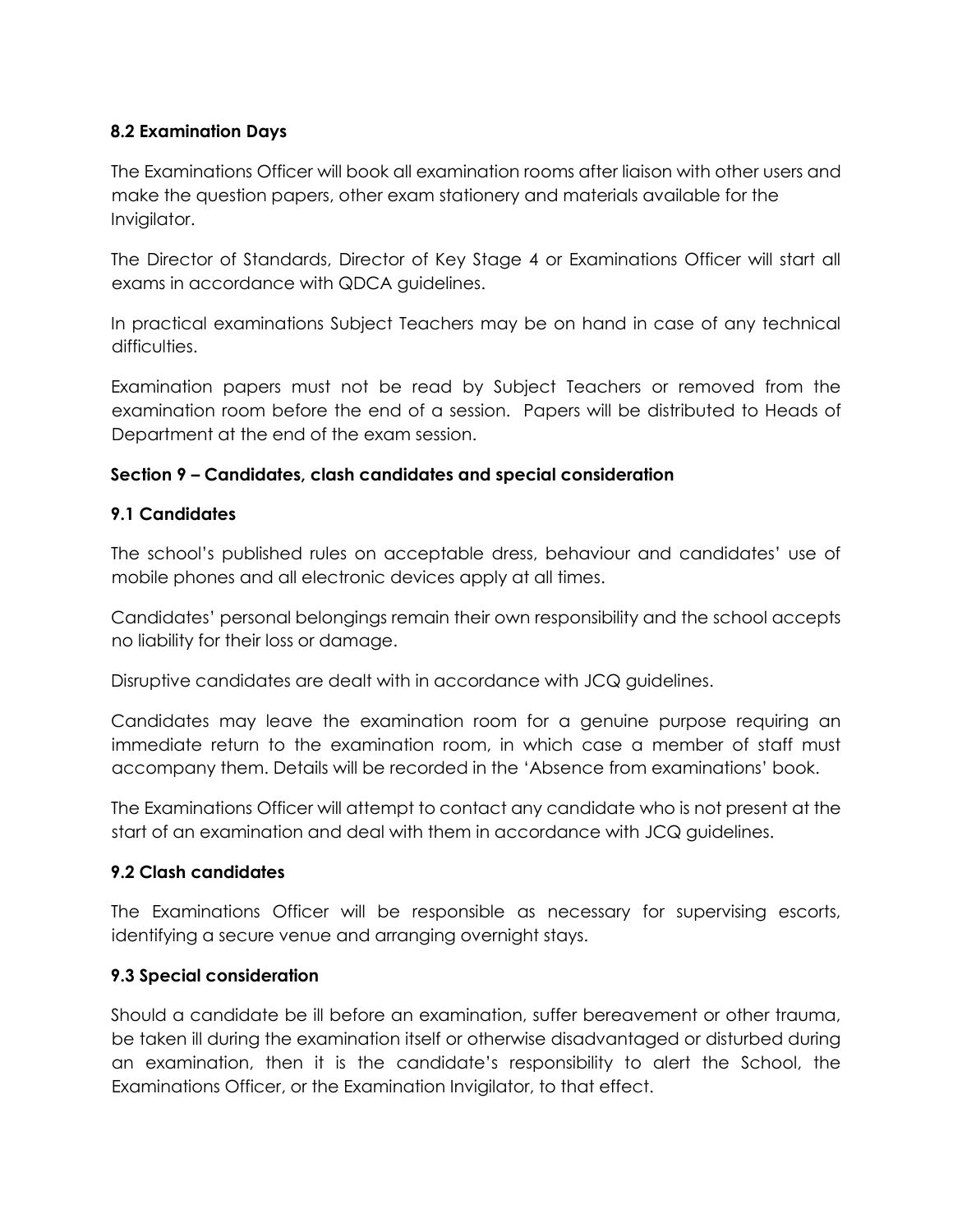The candidate must support any special consideration claim with appropriate evidence within three days of the examination, for example a letter from the candidate's doctor.

The Examinations Officer will then forward a completed special consideration form to the relevant awarding body within seven days of the examination.

## **Section 10 – Coursework and appeals against internal assessments**

## **10.1 Coursework**

Candidates who have to prepare coursework/controlled assessment should do so by the end of the course.

Heads of Department will ensure all coursework/controlled assessment is ready for despatch at the correct time. The Examinations Officer will keep a record of what has been sent when and to whom.

Marks for all internally assessed work and estimated grades are provided to the Exams Office by the Heads of Department.

## **10.2 Appeals against internal assessments**

The School is obliged to publish a separate procedure on this subject, which is available from the Examinations Officer.

The main points are:

- Appeals will only be entertained if they apply to the process leading to an assessment. There is no appeal against the mark or grade awarded
- Candidates may appeal if they feel their coursework has been assessed unfairly, inconsistently or not in accordance with the specification for the qualification
- Appeals should be made in writing by 30th June to the Headteacher (or other nominee) who will decide whether the process used conformed to the necessary requirements
- The Headteacher's findings will be notified in writing, copied to the Director of Key Stage 4 and Examinations Officer and recorded for awarding body inspection.

## **10.3 Reviews of marking - centre assessed marks**

Mount St Joseph is committed to ensuring that whenever its' staff mark candidates' work this is done fairly, consistently and in accordance with the awarding body's specification and subject-specific associated documents.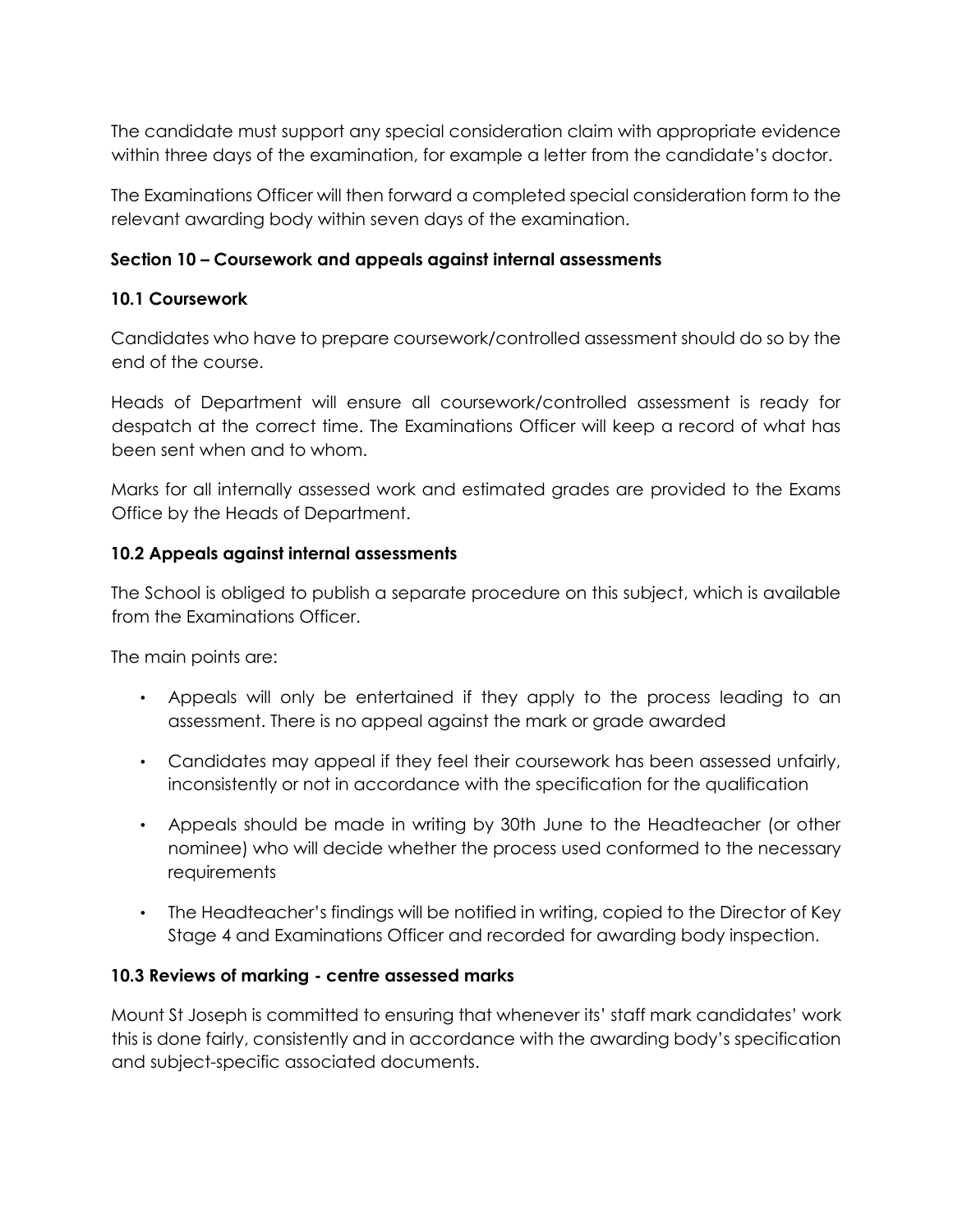Candidates' work will be marked by staff who have appropriate knowledge, understanding and skill, and who have been trained in this activity. Mount St Joseph is committed to ensuring that work produced by candidates is authenticated in line with the requirements of the awarding body. Where a number of subject teachers are involved in marking candidates' work, internal moderation and standardisation will ensure consistency of marking.

- 1. Mount St Joseph will ensure that candidates are informed of their centre assessed marks so that they may request a review of the centre's marking before marks are submitted to the awarding body.
- 2. Mount St Joseph will inform candidates that they may request copies of materials to assist them in considering whether to request a review of the centre's marking of the assessment.
- 3. Mount St Joseph will, having received a request for copies of materials, promptly make them available to the candidate.
- 4. Mount St Joseph will provide candidates with sufficient time in order to allow them to review copies of materials and reach a decision.
- 5. Requests for reviews of marking **must** be made in writing.
- 6. Mount St Joseph will allow sufficient time for the review to be carried out, to make any necessary changes to marks and to inform the candidate of the outcome, all before the awarding body's deadline.
- 7. Mount St Joseph will ensure that the review of marking is carried out by an assessor who has appropriate competence, has had no previous involvement in the assessment of that candidate and has no personal interest in the review.
- 8. Mount St Joseph will instruct the reviewer to ensure that the candidate's mark is consistent with the standard set by the centre.
- 9. The candidate will be informed in writing of the outcome of the review of the centre's marking.
- 10. The outcome of the review of the centre's marking will be made known to the head of centre and will be logged as a complaint. A written record will be kept and made available to the awarding body upon request. Should the review of the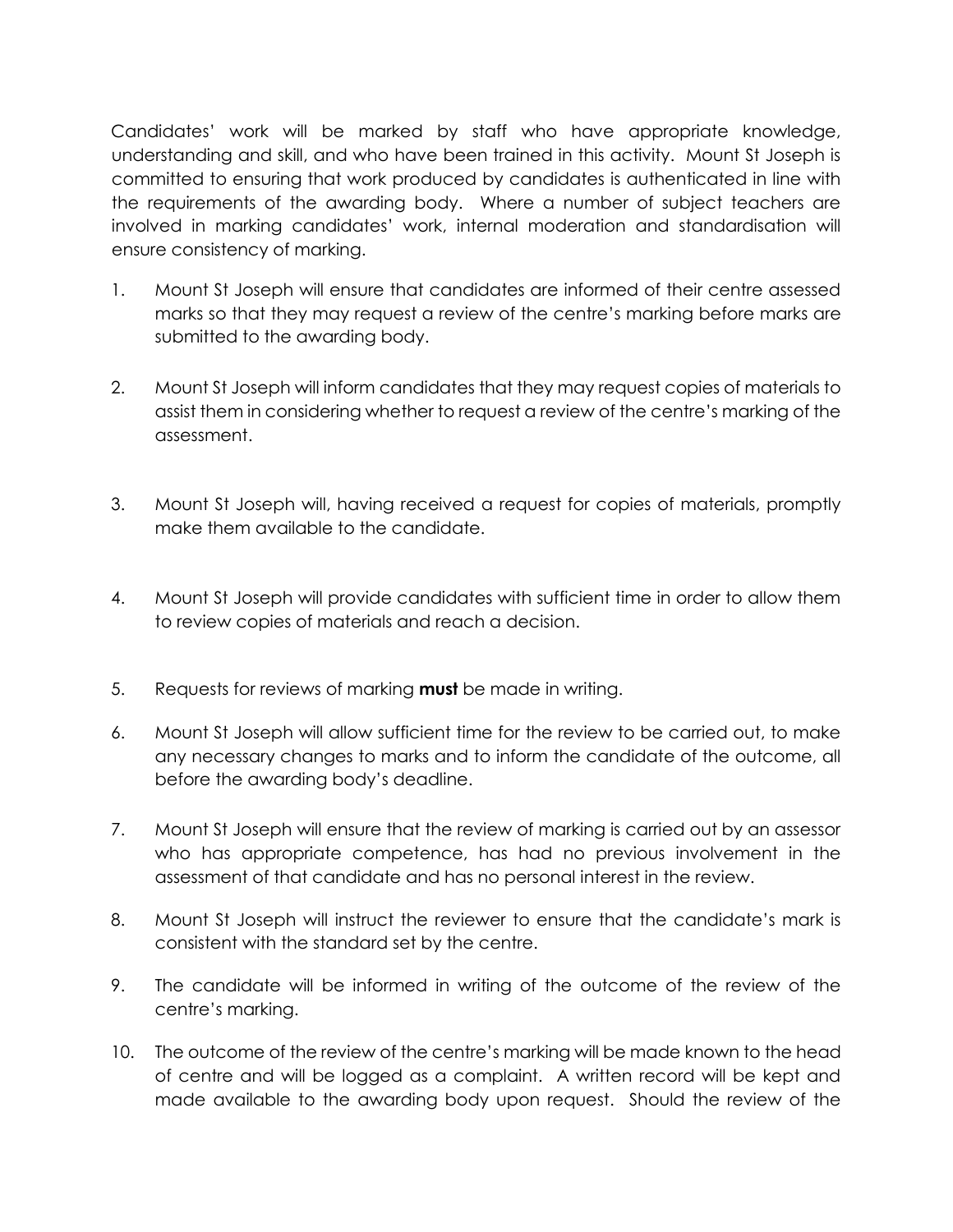centre's marking bring any irregularity in procedures to light, the awarding body will be informed immediately.

After candidates' work has been internally assessed, it is moderated by the awarding body to ensure consistency in marking between centres. The moderation process may lead to mark changes. This process is outside the control of Mount St Joseph and is not covered by this procedure.

## **Section 11 – Results, enquiries about results (EARs) and access to scripts (ATS) 11.1**

## **Results**

Candidates will receive individual results slips on results days in person at the centre.

Arrangements for the school to be open on results days are made by the Director of Key Stage 4.

The provision of staff on results days is the responsibility of the Director of Key Stage 4.

# **11.2 Enquiries about results (EARs)**

EARs may be requested by School staff or candidates if there are reasonable grounds for believing there has been an error in marking.

If a result is queried, the Examinations Officer, teaching staff and Headteacher will investigate the feasibility of asking for a re-mark.

When the School does not uphold an EAR, a candidate may apply to have an enquiry carried out. If a candidate requires this against the advice of Head of Department, they will be charged.

## **11.3 Access to scripts (ATSs)**

After the release of results, candidates may ask Heads of Department to request the return of papers within three days' scrutiny of the results.

School staff may also request scripts for investigation or for teaching purposes. For the latter, the consent of candidates must be obtained.

GCSE re-marks cannot be applied for once a script has been returned.

(See also section 5: Exam fees)

## **Section 12 – Certificates**

Certificates are presented in person.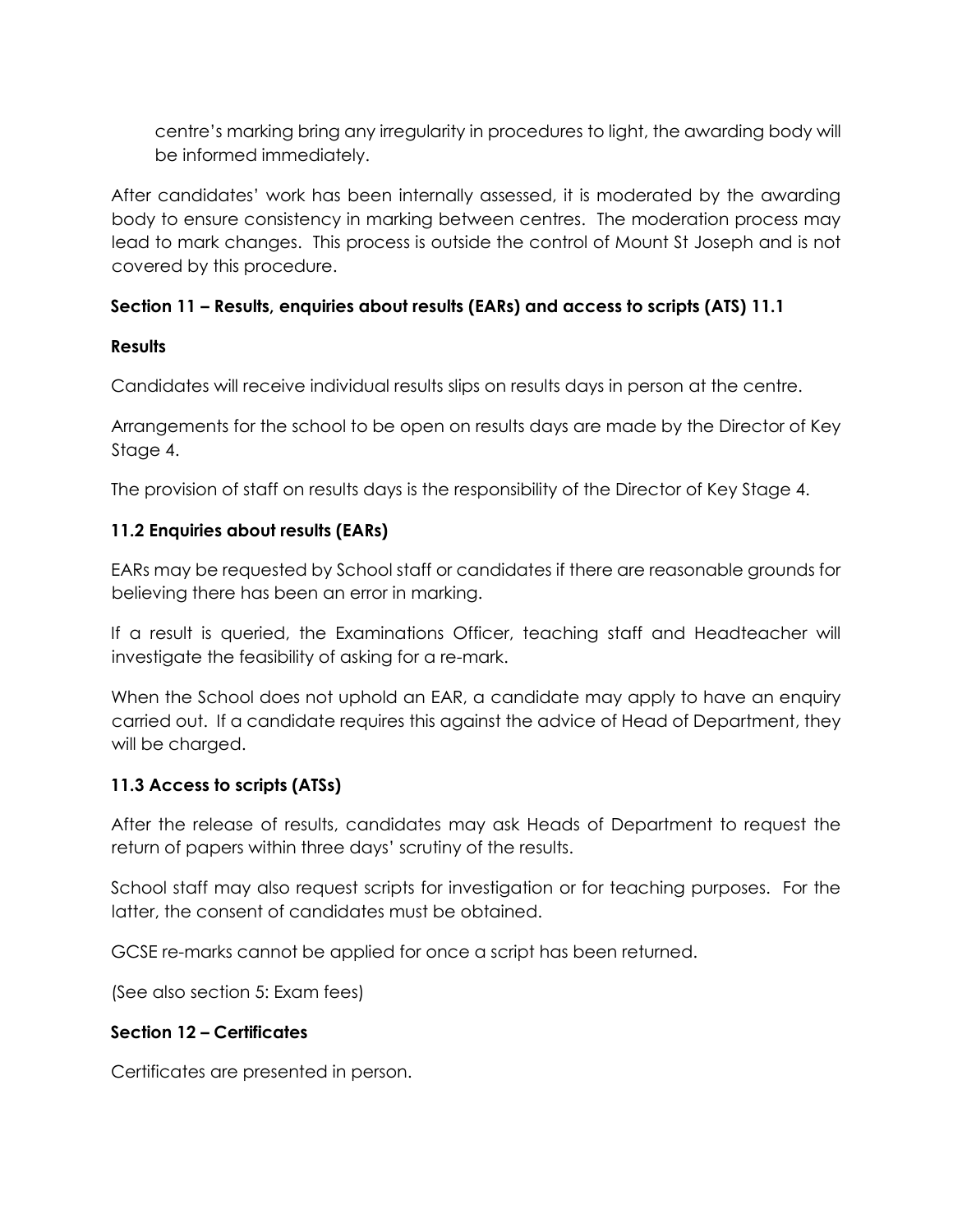Certificates may be collected on behalf of a candidate by a third party, provided they have been authorised to do so and sign for the certificates. Replacement certificates are only issued by the Awarding Body. The

School retains certificates for 12 months.

## **Section 13 – Emergency evacuation procedure for examinations**

The invigilator must take the following action in an emergency such as a fire alarm or a bomb scare, flooding.

- Stop the candidates from writing them that they are still under exam conditions.
- Collect the attendance register (**in order to ensure all candidates are present**).
- Advise candidates to leave all question papers and scripts in the examination room.
- Candidates should leave the room in silence.
- Evacuate the examination room in line with the instructions given by the appropriate authority figure.
- Make sure that the candidates are supervised as closely as possible where they are out of the examination room to make sure there is no discussion about the examination.
- Make a note of the time of the interruption and how long it lasted.
- Allow the candidates the full working time set for the examination.
- If there are only a few candidates, consider the possibility of taking the candidates (with question papers and scripts) to another place to finish the examination.
- Make a full report of the incident and of the action taken, and send to the relevant awarding body.

In assessing whether to continue the examination, the following factors will be taken into consideration:

• The length of time that has passed since the official start time.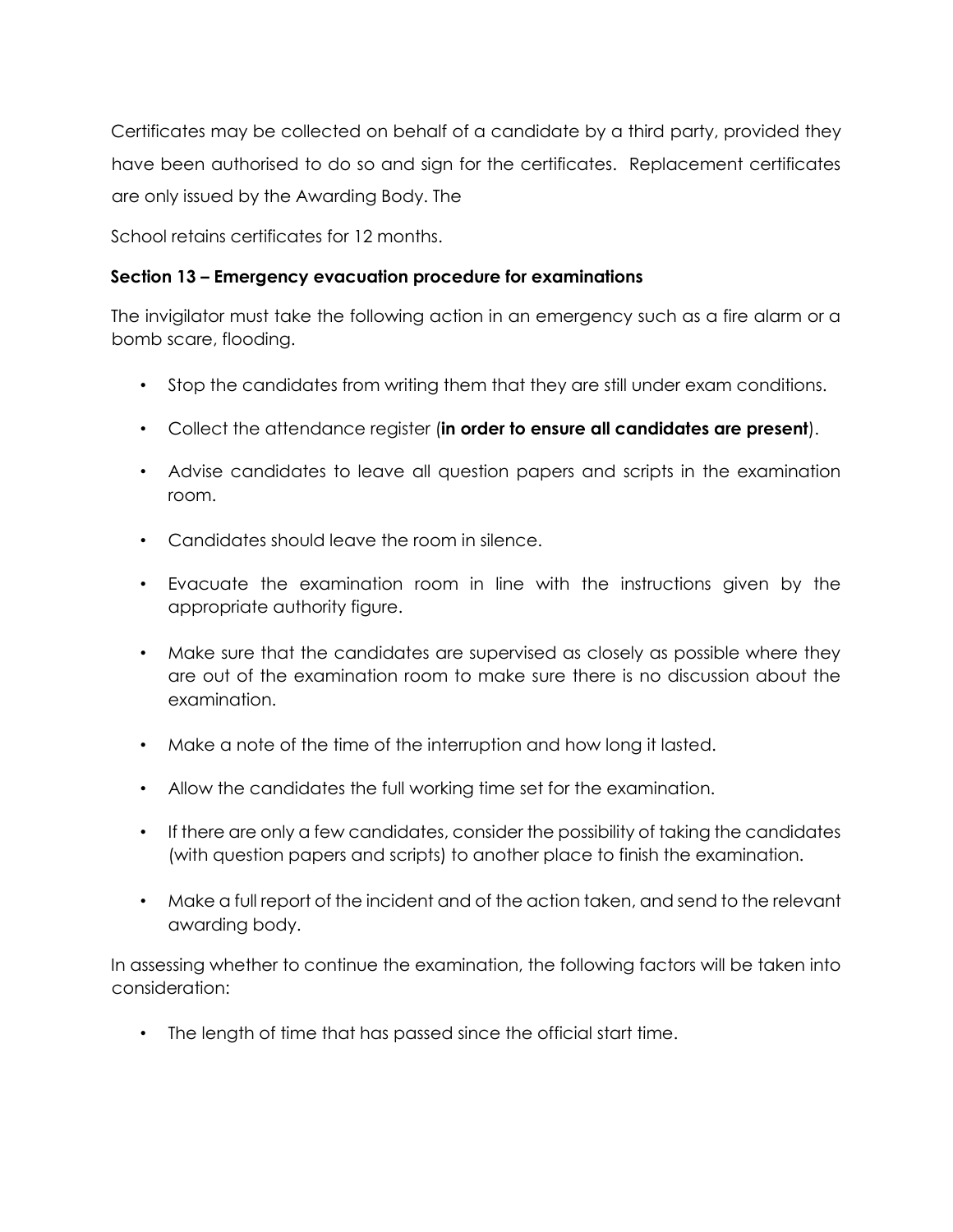- Whether the minimum time for remaining in the examination has passed to maintain the integrity of the examination.
- The amount of time left to complete the examination(s).
- Whether there is sufficient time to complete the examinations before another session starts.
- Whether continuing the examination take candidates over the session limit of 3 hours, taking particular care to consider candidates with access arrangements which include extra time.

The Headteacher, or their nominated deputy, will then decide whether it is appropriate to continue the session using the criteria set out above. In making this decision, the Headteacher, or their nominated deputy, must be satisfied that communication between candidates has not taken place outside of the examination room. Only if completely satisfied that no communication whatsoever has taken place, must candidates be allowed to continue with the examination.

If the session is to be abandoned, this will be either:

- because of consideration of the criteria above;
- because re-entry to the premises cannot be secured; or
- because the risk of communication between candidates, which would invalidate the examination, cannot be eliminated.

If the examination has to be abandoned:

• The Examinations Officer should take the first opportunity to contact the relevant exam board and then seek to apply for Special Consideration for all the candidates affected.

Partially completed papers should be sent to the exam board as usual, unless they have specifically requested that papers should not be submitted.

## **Section 14 – Contingency Planning**

Mount St Joseph will prepare for possible disruption to exams and other assessments and make sure that staff are aware of these plans. Consideration will be given as to how these arrangements will be communicated to candidates, parents and staff should disruption to examinations occur.